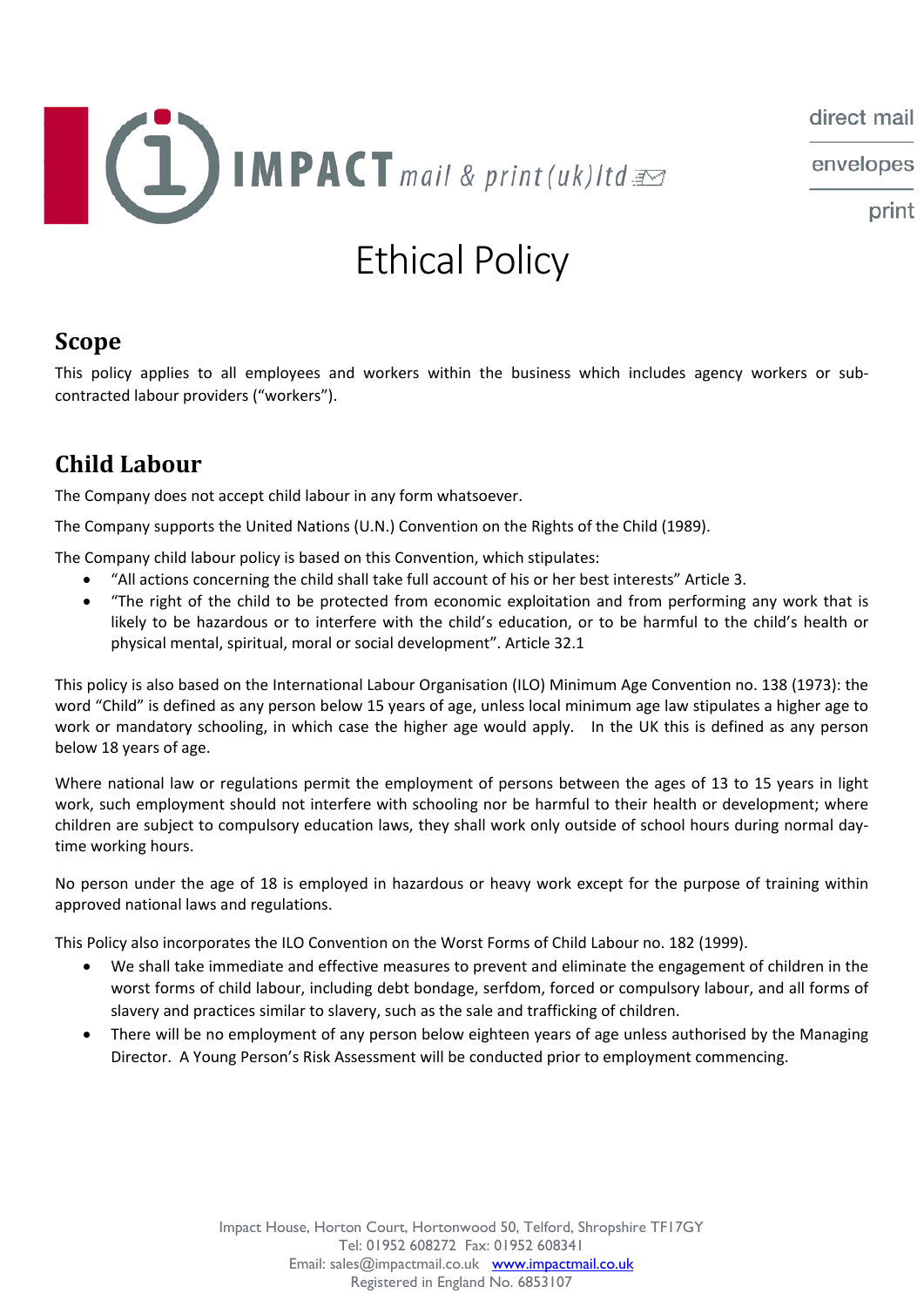envelopes



print

# **Forced and Compulsory Labour**

## **Coercion**

- Freedom of Employment: all workers shall have the right to enter into employment voluntarily and freely, without the threat of a penalty.
- Termination of Employment: workers shall have the freedom to terminate employment of indefinite or long durations by means of notice of reasonable length (in accordance with national law or collective agreements – and as specified in their contract) at any time without penalty. Workers on contracts of fixed duration or fixed terms shall not be required to serve beyond the expiry of their contract. Employers shall not use means to restrict a worker's ability to terminate employment, for example by requiring deposits, withholding employee documentation, threats or use of violence, imposing financial penalties or requiring payment of recruitment fees.
- Threat of Violence, Harassment & Intimidation: employers shall not exact work or service from any person under the menace of penalty. This includes the use or threat of physical or sexual violence or harassment.

### **Coercion in Wage Payment, including Debt Bondage and Bonded Labour**

- Wages shall be paid at regular intervals and methods of payment are prohibited that deprive workers of the genuine possibility of terminating employment. Wage payments shall not be delayed or deferred such that wage arrears accumulate.
- Wages shall be paid directly to the worker and should be paid in legal tender by BACs transfer. Payment in the form of vouchers, coupons or promissory notes is prohibited.
- Payments "in‐kind" in the form of goods or services shall not be permitted.
- Workers that earn wages calculated on a performance-related or piece-rate basis shall not earn less than the legally mandated minimum wage.
- Workers shall not be held in debt bondage or forced to work for an employer in order to pay off an actually incurred or inherited debt.
- Deception in wage payment, wage advances, and loans to employees shall not be used as a means to bind workers to employment. Advances and loans, and deductions from wages made for their repayment, shall not exceed the limits prescribed by national law. Workers shall be duly informed of the terms and conditions surrounding the granting and repayment of advances and loans.
- No deductions from wages shall be made with the aim of indebting a worker and binding him or her to employment. Workers shall be informed of the conditions and extent of wage deductions, and only deductions authorised by national law, collective agreement or arbitration award shall be made.

#### **Disciplinary Measures**

- Disciplinary measures should not include sanctions that result in an obligation to work.
- Disciplinary measures should not include sanctions that result in an obligation to work.
- There shall be no deductions from wages for disciplinary purposes.

### **Compulsory Overtime**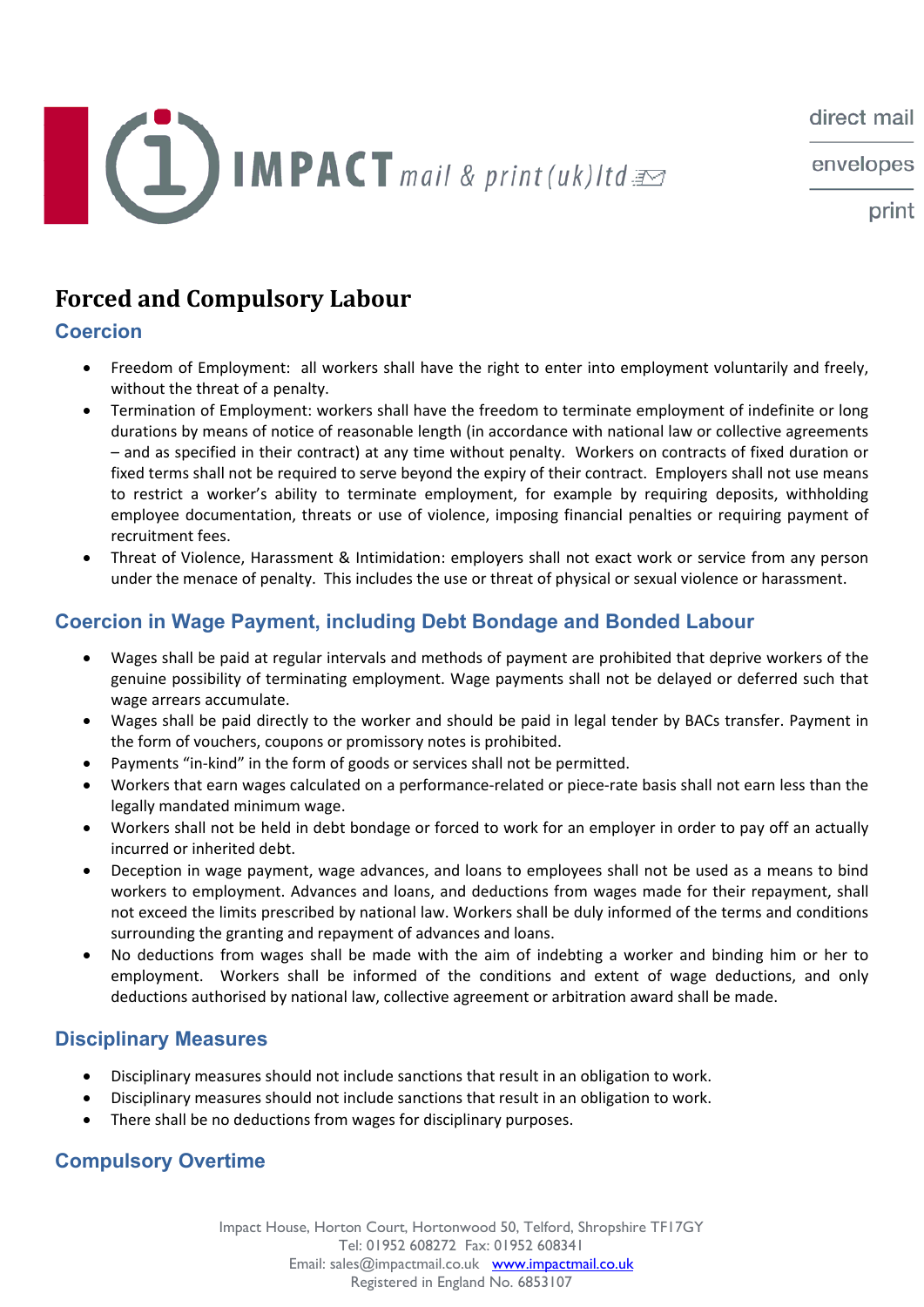envelopes



- print
- Workers shall not be forced to work overtime above the limits permitted in national law and collective agreements under the menace of a penalty, for example the threat of dismissal.
- Work or service outside normal daily working hours shall not be imposed by exploiting a worker's vulnerability under the menace of a penalty. For example, employers shall not set performance targets that result in an obligation to work beyond normal working hours because of the worker's need to be able to earn the minimum wage.
- Freedom of Movement: coercion shall not be used to physically confine or imprison workers to the workplace or related premises, for example employer-operated accommodation. Mandatory residence in employer - operated accommodation shall not be made a condition of employment.
- Conditions relating to Skills Development & Vocational Training: training opportunities provided to employees shall be undertaken voluntarily. Employers that provide such opportunities shall not unreasonably impose work or service as a means of recovering the costs associated with them.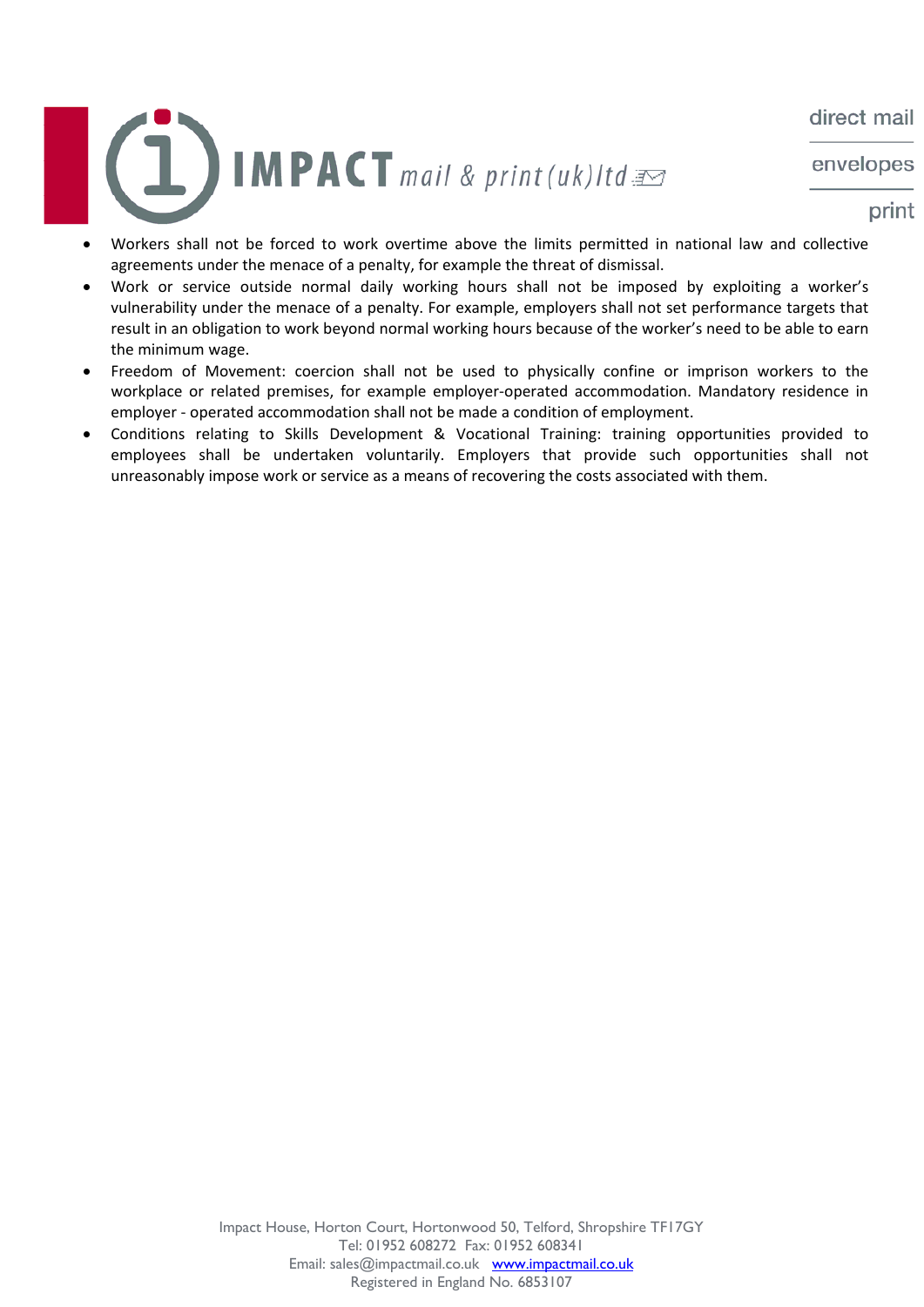

envelopes

print

# **Human Trafficking & Forced Labour**

#### **Migration for Employment:**

- Migrant workers, irrespective of their legal status, shall be treated fairly, and measures shall be taken to prevent abusive conditions and fraudulent practices that may lead to coercion and trafficking for labour exploitation.
- Migrant workers shall benefit from conditions of work no less favourable than those available to local workers, and shall have the right to enter into and terminate employment (with reasonable notice in accordance with national law or collective agreement) voluntarily and freely, without the threat of a penalty.
- Employers shall not threaten irregular migrant workers or their family members with denunciation to the authorities or otherwise coerce such workers into taking up or maintaining employment.
- No fee or cost for recruitment shall be charged directly or indirectly, in whole or in part, to the worker.

#### **Document Retention:**

- Practices such as confiscating or withholding workers' identity documents or other valuable items (e.g. work permits and travel documentation) are prohibited.
- Employers shall not retain personal documents for the purpose of binding workers to employment.

#### **Contracts of Employment**

 All workers shall be provided with written and understandable contracts of employment that clearly indicate their rights and responsibilities with regard to payment of wages, working hours, valid grounds for termination, and other issues related to preventing forced labour.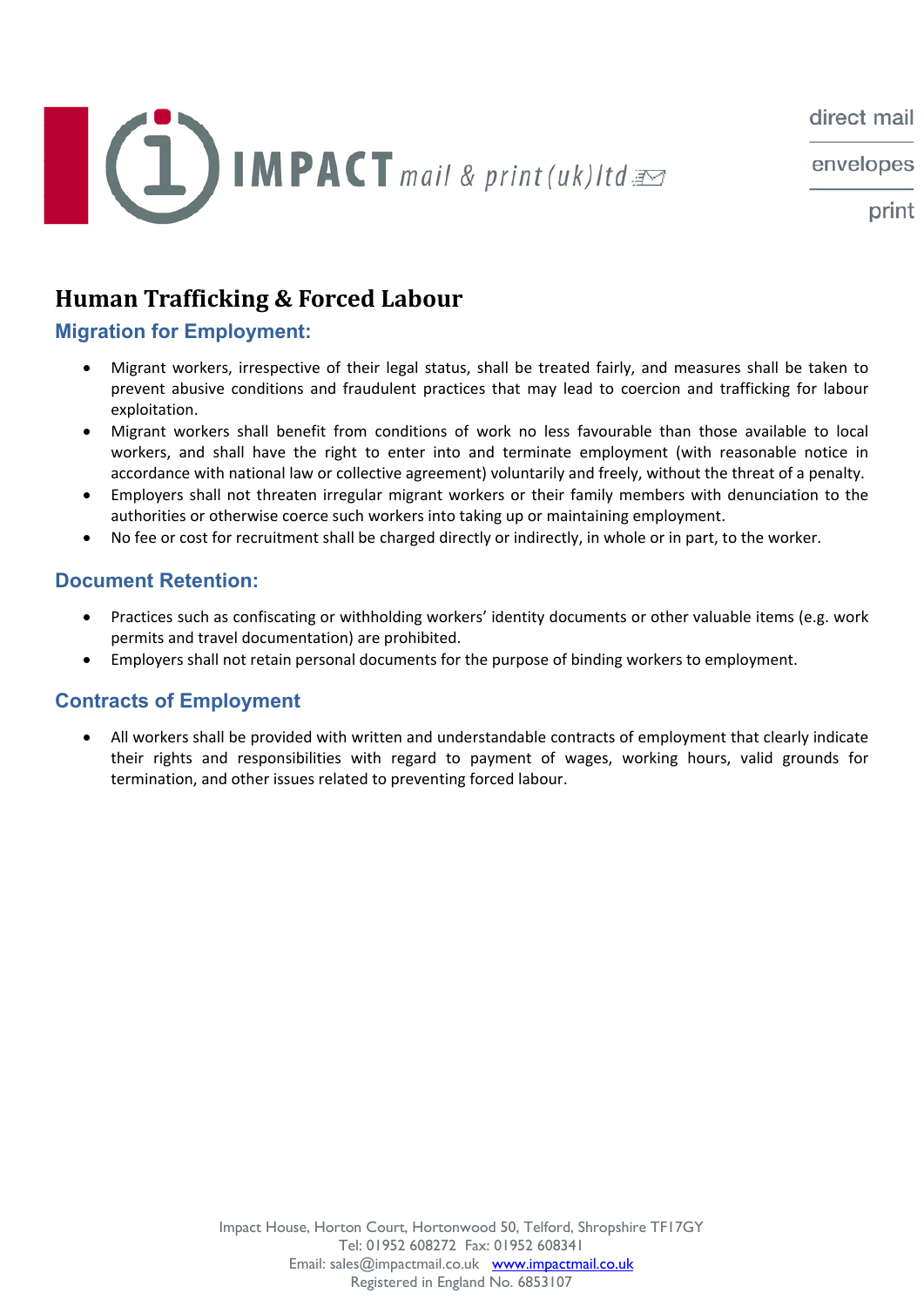

envelopes

print

# **Equal Opportunities**

The Company is an equal opportunities employer. This means that it is the Company's policy that there should be no discrimination against or harassment of any employee or job applicant either directly or indirectly on the grounds of:

- Race, colour, nationality or national or ethnic origin ("race");
- Sex or marital status;
- Disability (e.g., a long term mental or physical impairment);
- Sex change status;
- Sexual orientation;
- Religion or philosophical belief;
- Political belief;
- Trade union activity or
- Age

Full details are given in our Equal Opportunities Policy.